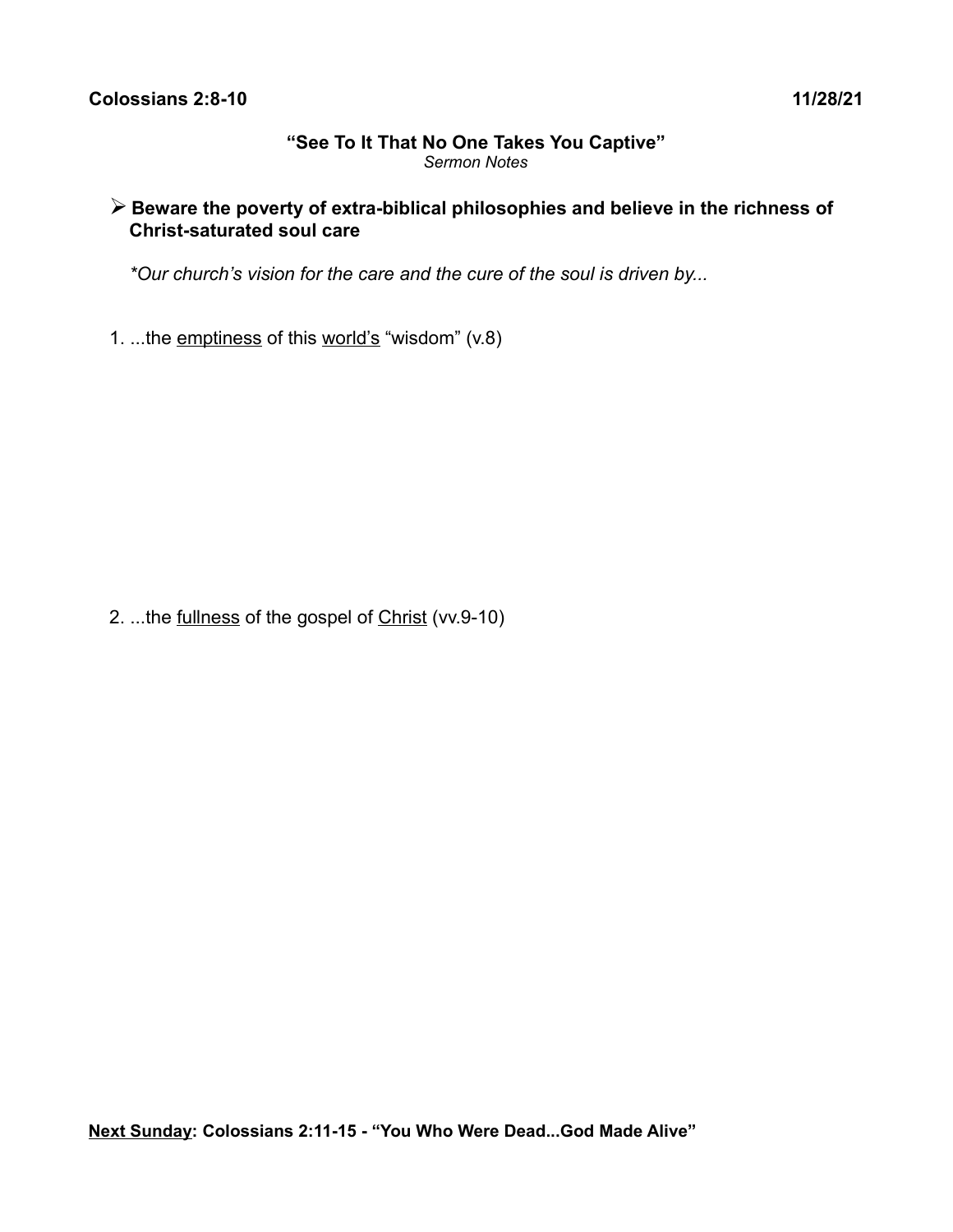#### **Community Group Study Guide** For the Week of November 28th-December 4<sup>th</sup>

# **Getting Started**

1. Our church's ministry of soul care that we call the Harbor Center for Biblical Counseling (HCBC) is about two years into its soft launch. By soft launch, we mean that though we have a number of men and women actively meeting with counselees (as well as a waiting list), we have not yet sought to engage in any formal public promotion. Over these last two years, as a part of our fellowship, how have you engaged in this ministry? Have you prayed for HCBC? Served as a biblical counselor, a biblical counseling advocate, as a part of the HCBC launch team or Committee? Have you taken any biblical counseling training or perhaps ever referred a family member or a friend to this ministry? Reflect on these things as a group, thanking the Lord for his faithfulness to our church over these last years.

# **Digging Deeper**

2. David Powlison once defined counseling as having "wise, candid, fruitful conversations about things that really matter". That's helpful (not to mention disarming) isn't it? Consider each part of that definition. Do you (or would you like to) have interactions with others like this? Powlison also says that the alternative to this is having "foolish, evasive, barren conversations" about superficial things that don't ultimately matter. Stands to reason, doesn't it? Ever have any conversations like this? Of course you have. What sorts of practical steps can we take as a fellowship so that our interactions with one another look a little more like the former and a little less like the latter?

### **Open Your Bible to Colossians 2:3...**

- 3. We learn in Colossians 2:3 that in Christ "are hidden all the treasures of wisdom and knowledge". It's a stunning statement with absolutely no qualification. In fact, it's emphatic: *all* the treasures of wisdom and knowledge reside in Christ. Do you believe this to be true as it relates to soul care? Might there be some domains of wisdom and knowledge in the personal problems sphere that are better addressed apart from Christ (suffering, depression, anxiety, addiction, abuse, marriage, parenting issues, etc)? Why or why not?
- 4. So Jesus has all the treasures of wisdom and knowledge, nevertheless...these treasures are "hidden" in him (see verse 3). Why are they hidden? Who are these treasures hidden *from*? Who are they hidden *for*? Why are these questions (and their answers) of such importance?
- 5. In Colossians 2:8, Paul goes on to explain why it is that the wisdom of this world is unable to afford us the cure for our problems. There are at least five different reasons he offers in verse 8. How many can you spot? Which one speaks most clearly to you as you seek to navigate the philosophies of our surrounding culture?